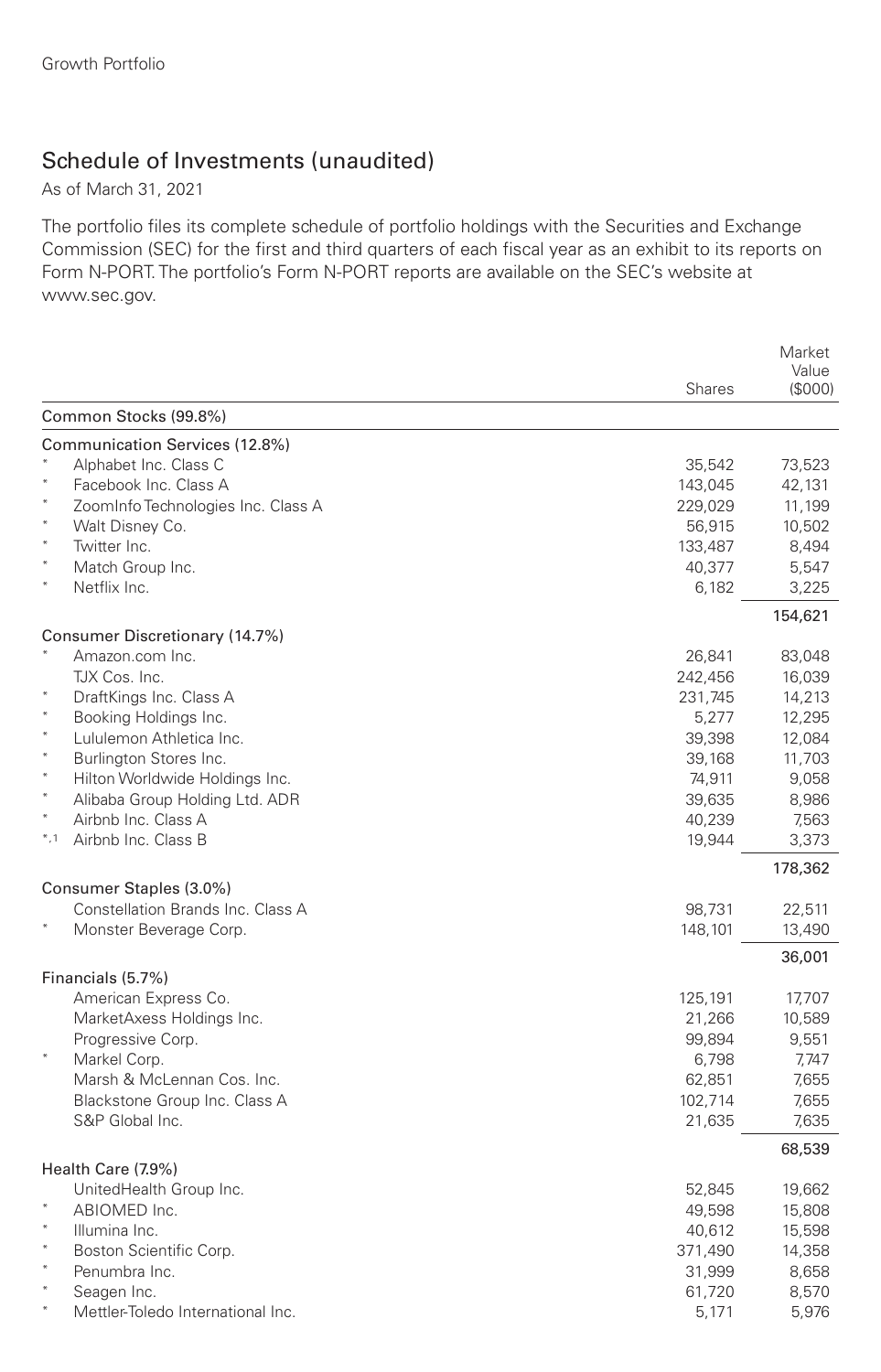|              |                                                     | <b>Shares</b>      | Market<br>Value<br>(000) |  |
|--------------|-----------------------------------------------------|--------------------|--------------------------|--|
|              | Danaher Corp.<br>Biogen Inc.                        | 15,812<br>10,901   | 3,559<br>3,050           |  |
|              |                                                     |                    | 95,239                   |  |
|              | Industrials (7.3%)                                  |                    |                          |  |
|              | TransUnion<br>Copart Inc.                           | 211,496<br>112,720 | 19,035<br>12,242         |  |
|              | IHS Markit Ltd.                                     | 125,403            | 12,136                   |  |
|              | Uber Technologies Inc.                              | 200,599            | 10,935                   |  |
|              | Northrop Grumman Corp.                              | 30,557             | 9,889                    |  |
|              | Canadian National Railway Co.                       | 84,536             | 9,804                    |  |
|              | JB Hunt Transport Services Inc.                     | 37,827             | 6,358                    |  |
|              | Airbus SE ADR                                       | 206,509            | 5,863                    |  |
|              | IDEX Corp.                                          | 13,437             | 2,813<br>89,075          |  |
|              | Information Technology (48.0%)                      |                    |                          |  |
|              | Microsoft Corp.                                     | 390,293            | 92,019                   |  |
|              | Apple Inc.                                          | 708,413            | 86,533                   |  |
|              | Mastercard Inc. Class A                             | 112,119            | 39,920                   |  |
|              | PayPal Holdings Inc.<br>Adobe Inc.                  | 132,851            | 32,261                   |  |
|              | salesforce.com Inc.                                 | 52,944<br>111,481  | 25,168<br>23,619         |  |
| $\ast$       | Square Inc. Class A                                 | 98,676             | 22,404                   |  |
|              | Advanced Micro Devices Inc.                         | 278,035            | 21,826                   |  |
|              | Microchip Technology Inc.                           | 138,969            | 21,571                   |  |
|              | FleetCor Technologies Inc.                          | 75,845             | 20,374                   |  |
|              | Autodesk Inc.                                       | 68,345             | 18,942                   |  |
|              | Workday Inc. Class A                                | 68,926             | 17,123                   |  |
|              | ServiceNow Inc.                                     | 33,327             | 16,667                   |  |
|              | Global Payments Inc.<br>NVIDIA Corp.                | 80,467<br>30,337   | 16,221<br>16,198         |  |
|              | Fidelity National Information Services Inc.         | 113,768            | 15,997                   |  |
|              | CDW Corp.                                           | 95,696             | 15,862                   |  |
|              | Visa Inc. Class A                                   | 73,777             | 15,621                   |  |
|              | Intuit Inc.                                         | 29,130             | 11,159                   |  |
|              | nCino Inc.                                          | 130,433            | 8,702                    |  |
|              | Tyler Technologies Inc.                             | 20,366             | 8,646                    |  |
| ×<br>$\star$ | Avalara Inc.                                        | 50,059             | 6,679                    |  |
| $^*,2$       | Shopify Inc. Class A (XTSE)<br>Affirm Holdings Inc. | 5,528<br>85,985    | 6,117<br>6,081           |  |
|              | Snowflake Inc. Class A                              | 25,808             | 5,917                    |  |
|              | DocuSign Inc. Class A                               | 24,276             | 4,915                    |  |
|              | Monolithic Power Systems Inc.                       | 10,104             | 3,569                    |  |
|              | Qualtrics International Inc. Class A                | 21,383             | 704                      |  |
|              |                                                     |                    | 580,815                  |  |
|              | Other (0.0%)<br>*.1 The We Company Class A PP       | 1,460              | 17                       |  |
|              |                                                     |                    |                          |  |
|              | Real Estate (0.4%)<br>Equinix Inc.                  | 7,857              | 5,340                    |  |
|              | Total Common Stocks (Cost \$928,981)                |                    | 1,208,009                |  |
|              | Preferred Stocks (0.0%)                             |                    |                          |  |
|              | *,1,3 The We Company Pfd. D1 PP                     | 19,954             | 226                      |  |
|              | *,1,3 The We Company Pfd. D2 PP                     | 15,678             | 178                      |  |
|              | Total Preferred Stocks (Cost \$593)                 |                    | 404                      |  |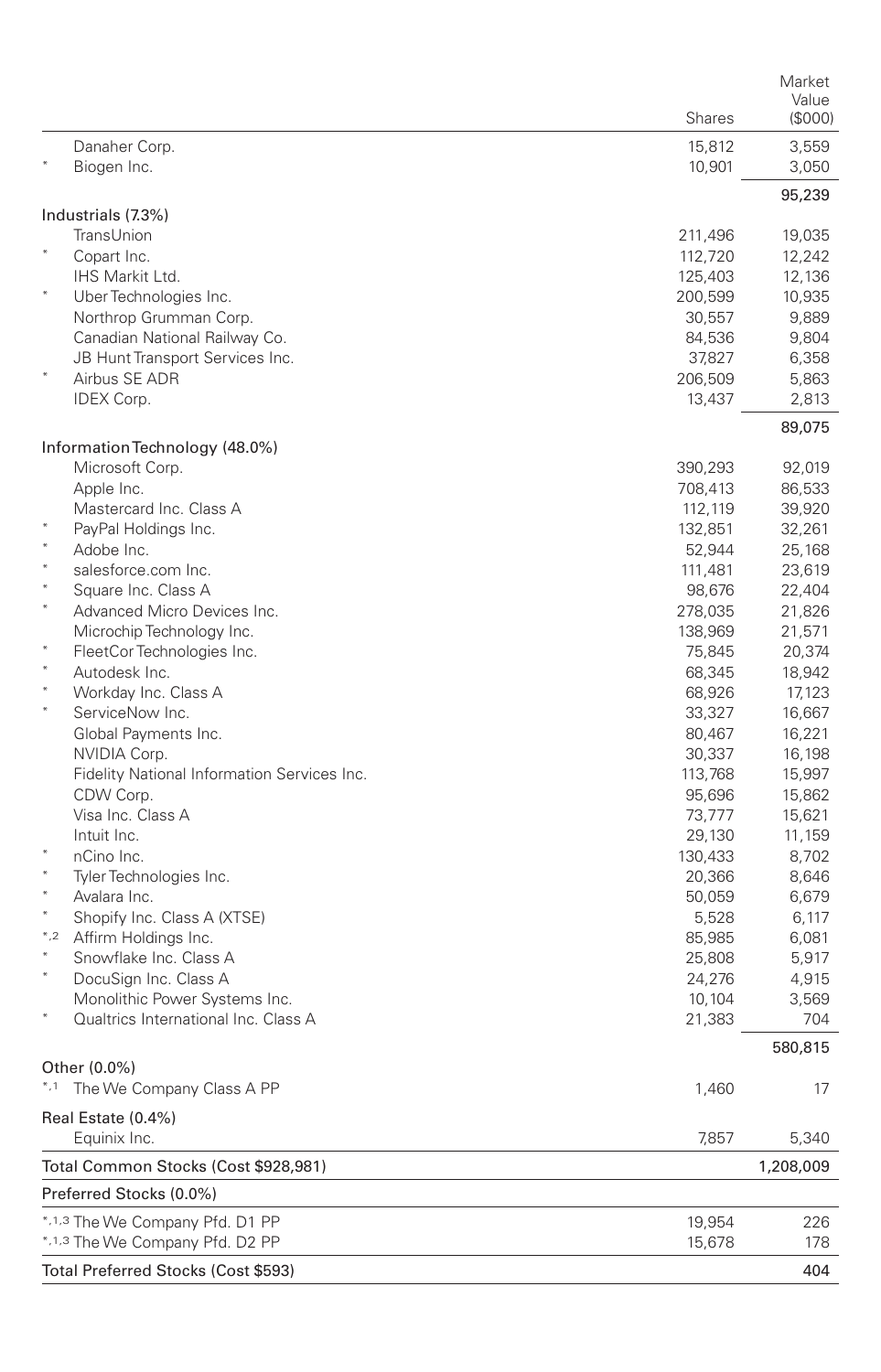|                                                                                                                                                        |         | Market<br>Value |
|--------------------------------------------------------------------------------------------------------------------------------------------------------|---------|-----------------|
|                                                                                                                                                        | Shares  | (\$000)         |
| Temporary Cash Investments (0.7%)                                                                                                                      |         |                 |
| Money Market Fund (0.4%)                                                                                                                               |         |                 |
| 4,5 Vanguard Market Liquidity Fund, 0.081%                                                                                                             | 55,773  | 5,577           |
|                                                                                                                                                        | Face    |                 |
|                                                                                                                                                        | Amount  |                 |
|                                                                                                                                                        | (\$000) |                 |
| Repurchase Agreement (0.3%)                                                                                                                            |         |                 |
| Bank of America Securities, LLC 0.010%, 4/1/21                                                                                                         |         |                 |
| (Dated 3/31/21, Repurchase Value \$3,200,000, collateralized by                                                                                        |         |                 |
| Government National Mortgage Association 4.500%, 6/20/50, with a value<br>of \$3,264,000)                                                              | 3,200   | 3,200           |
| Total Temporary Cash Investments (Cost \$8,777)                                                                                                        |         | 8,777           |
| Total Investments (100.5%) (Cost \$938,351)                                                                                                            |         | 1,217,190       |
| Other Assets and Liabilities-Net (-0.5%)                                                                                                               |         | (6, 174)        |
| Net Assets (100%)                                                                                                                                      |         | 1,211,016       |
| Cost is in \$000.                                                                                                                                      |         |                 |
| * Non-income-producing security.                                                                                                                       |         |                 |
| 1 Restricted securities totaling \$3,794,000, representing 0.3% of net assets. See Restricted Securities table for<br>additional information.          |         |                 |
| 2 Includes partial security positions on loan to broker-dealers. The total value of securities on loan is \$5,799,000.                                 |         |                 |
| 3 Perpetual security with no stated maturity date.                                                                                                     |         |                 |
| 4 Affiliated money market fund available only to Vanguard funds and certain trusts and accounts managed by<br>Vanguard. Rate shown is the 7-day yield. |         |                 |

5 Collateral of \$5,576,000 was received for securities on loan. ADR—American Depositary Receipt.

PP—Private Placement.

## Restricted Securities as of Period End

| <b>Security Name</b>      | Acquisition<br>Date | Acquisition<br>Cost<br>(S000) |
|---------------------------|---------------------|-------------------------------|
| The We Company Pfd. D1 PP | December 2014       | 332                           |
| The We Company Pfd. D2 PP | December 2014       | 261                           |
| The We Company Class A PP | December 2014       | 24                            |
| Airbnb Inc. Class B       | June 2015           | 928                           |

A. Security Valuation: Securities are valued as of the close of trading on the New York Stock Exchange (generally 4 p.m., Eastern time) on the valuation date. Equity securities are valued at the latest quoted sales prices or official closing prices taken from the primary market in which each security trades; such securities not traded on the valuation date are valued at the mean of the latest quoted bid and asked prices. Securities for which market quotations are not readily available, or whose values have been affected by events occurring before the portfolio's pricing time but after the close of the securities' primary markets, are valued at their fair values calculated according to procedures adopted by the board of trustees. These procedures include obtaining quotations from an independent pricing service, monitoring news to identify significant market- or security-specific events, and evaluating changes in the values of foreign market proxies (for example, ADRs, futures contracts, or exchange-traded funds), between the time the foreign markets close and the portfolio's pricing time. When fair-value pricing is employed, the prices of securities used by a portfolio to calculate its net asset value may differ from quoted or published prices for the same securities. Investments in Vanguard Market Liquidity Fund are valued at that fund's net asset value.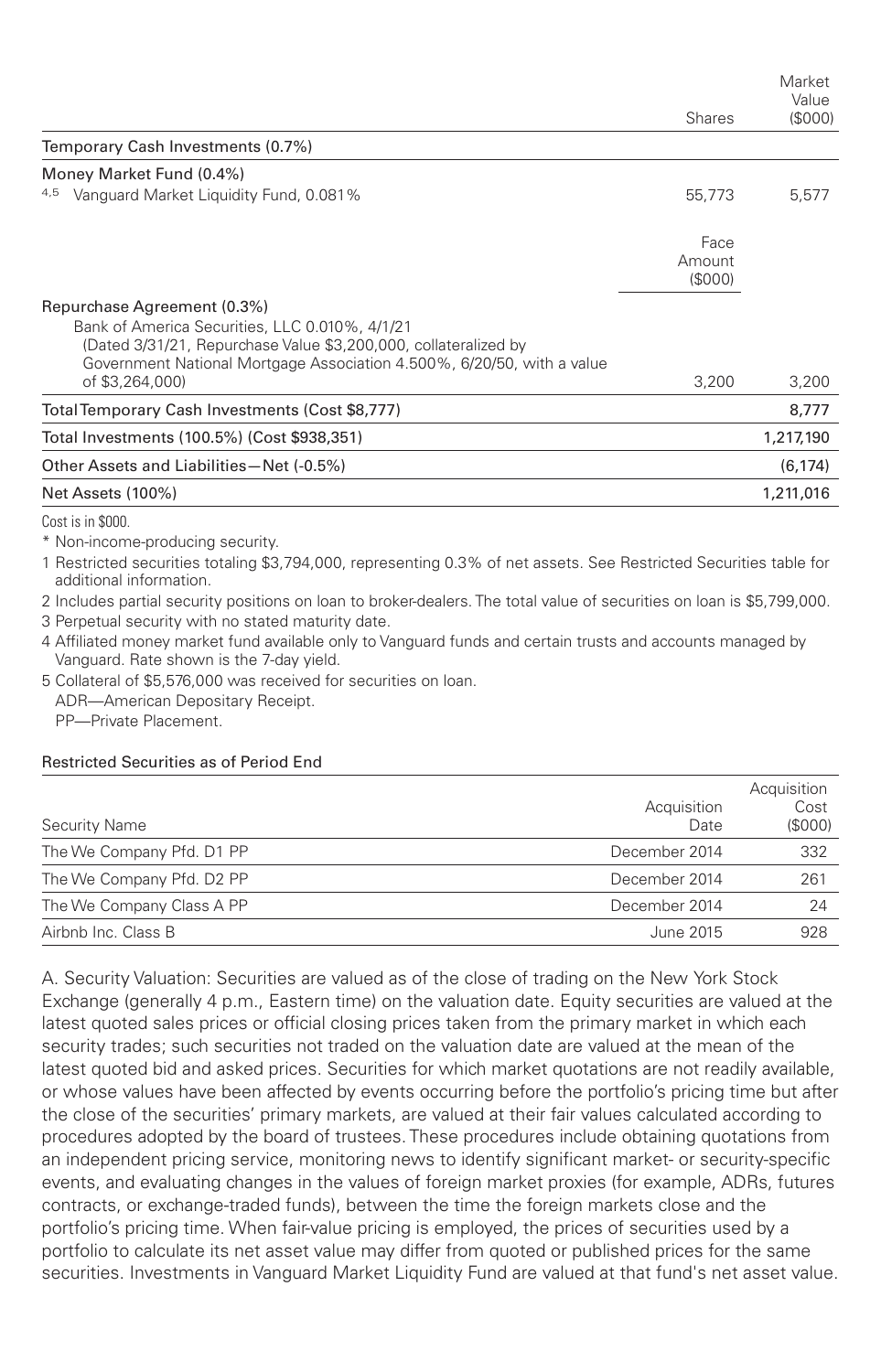Temporary cash investments are valued using the latest bid prices or using valuations based on a matrix system (which considers such factors as security prices, yields, maturities, and ratings), both as furnished by independent pricing services.

B. Futures Contracts: The portfolio uses index futures contracts to a limited extent, with the objective of maintaining full exposure to the stock market while maintaining liquidity. The portfolio may purchase or sell futures contracts to achieve a desired level of investment, whether to accommodate portfolio turnover or cash flows from capital share transactions. The primary risks associated with the use of futures contracts are imperfect correlation between changes in market values of stocks held by the portfolio and the prices of futures contracts, and the possibility of an illiquid market. Counterparty risk involving futures is mitigated because a regulated clearinghouse is the counterparty instead of the clearing broker. To further mitigate counterparty risk, the portfolio trades futures contracts on an exchange, monitors the financial strength of its clearing brokers and clearinghouse, and has entered into clearing agreements with its clearing brokers. The clearinghouse imposes initial margin requirements to secure the portfolio's performance and requires daily settlement of variation margin representing changes in the market value of each contract. Any securities pledged as initial margin for open contracts are noted in the Schedule of Investments.

Futures contracts are valued at their quoted daily settlement prices. Fluctuations in the value of the contracts are recorded as an asset (liability).

The portfolio had no open futures contracts at March 31, 2021.

C. Repurchase Agreements: The portfolio enters into repurchase agreements with institutional counterparties. Securities pledged as collateral to the portfolio under repurchase agreements are held by a custodian bank until the agreements mature, and in the absence of a default, such collateral cannot be repledged, resold, or rehypothecated. Each agreement requires that the market value of the collateral be sufficient to cover payments of interest and principal. The portfolio further mitigates its counterparty risk by entering into repurchase agreements only with a diverse group of prequalified counterparties, monitoring their financial strength, and entering into master repurchase agreements with its counterparties. The master repurchase agreements provide that, in the event of a counterparty's default (including bankruptcy), the portfolio may terminate any repurchase agreements with that counterparty, determine the net amount owed, and sell or retain the collateral up to the net amount owed to the portfolio. Such action may be subject to legal proceedings, which may delay or limit the disposition of collateral.

D. Various inputs may be used to determine the value of the portfolio's investments. These inputs are summarized in three broad levels for financial statement purposes. The inputs or methodologies used to value securities are not necessarily an indication of the risk associated with investing in those securities.

Level 1—Quoted prices in active markets for identical securities.

Level 2—Other significant observable inputs (including quoted prices for similar securities, interest rates, prepayment speeds, credit risk, etc.).

Level 3—Significant unobservable inputs (including the portfolio's own assumptions used to determine the fair value of investments). Any investments valued with significant unobservable inputs are noted on the Schedule of Investments.